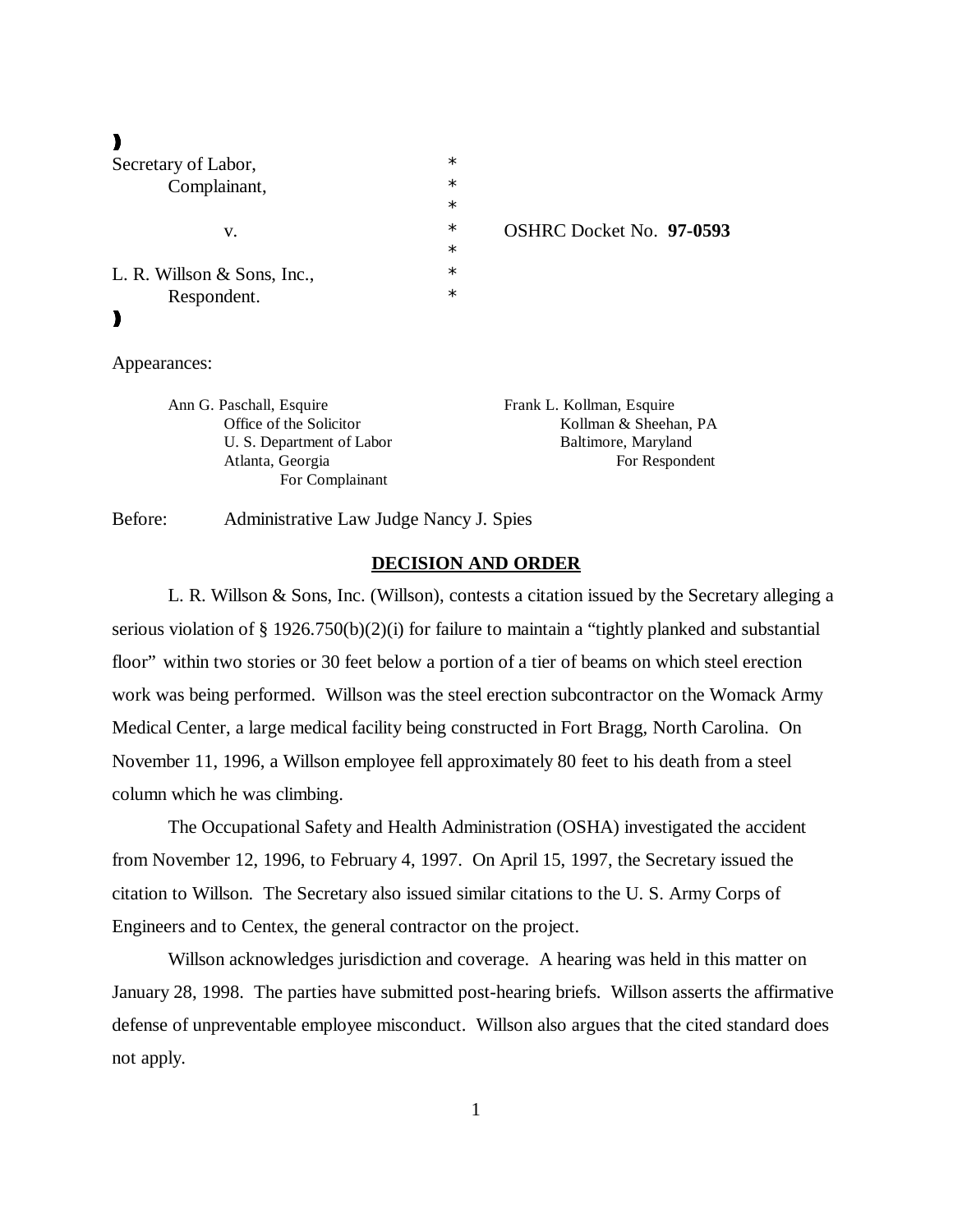For the reasons set out below, the court finds that Willson violated § 1926.750(b)(92)(i).

#### Background

The parties submitted the following stipulations of fact, which establish the background of the case:

- 1. Willson is a steel erection company.
- 2. Beginning in September, 1995, Willson was contracted to erect the structural steel for the new Womack Army Medical Center in Ft. Bragg, North Carolina (the "Project").
- 3. In connection with its work on the Project, Willson chose to comply with the general fall protection standards of Subpart M as the means of providing fall protection for its employees.
- 4. Willson established a 100% tie-off policy. All ironworkers had belts and double lanyards and were required to tie-off 100% of the time that they were more than six feet off the ground.
- 5. All Willson employees were instructed regarding compliance with the 100% tie-off policy through a written safety program that the inspecting compliance officer described as "a good comprehensive written safety and health program." The compliance officer rated the program as "above average" in his written evaluation.
- 6. The safety program included the imposition of fines for violations of safety rules. The largest fine was for violation of the tie-off policy.
- 7. Willson's employees were further instructed on fall protection at the Project through an initial orientation conducted by the general contractor and through weekly safety meetings conducted by Willson. Fall protection was discussed in at least four weekly safety meetings during the period from May 1996 through October 1996.
- 8. According to the compliance officer, Willson's employees felt that they had clear responsibilities for compliance with safety and health rules at the Project and believed that the employer's disciplinary program for non-compliance was fairly and evenly applied to most situations.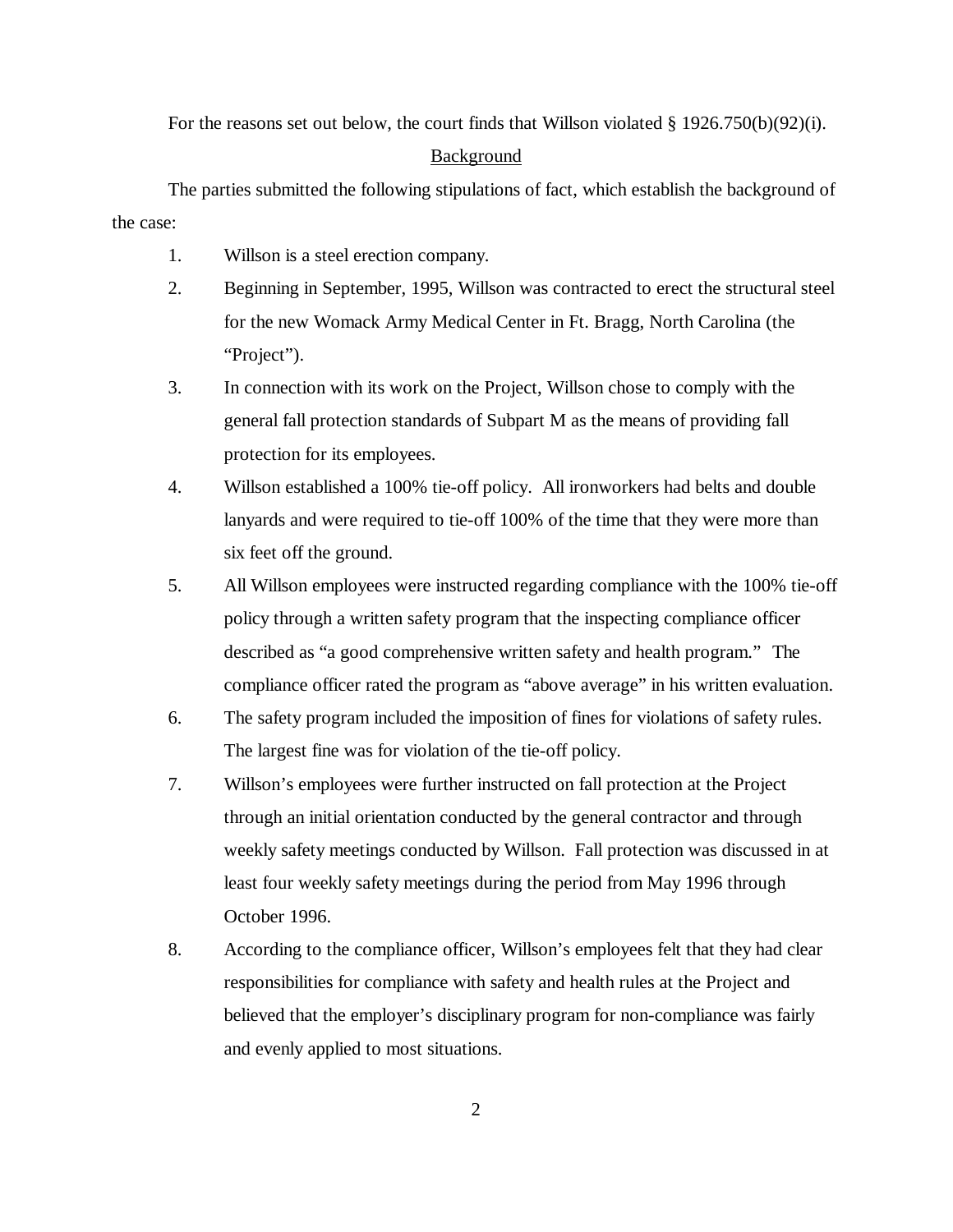- 9. According to the compliance officer, Willson's employees told the inspecting compliance officer that they believed in the 100% tie-off policy and practiced strict compliance with it because their safety was at stake when working at heights above ground level.
- 10. During interviews with the compliance officer, employees stated that they had attended several safety meetings where the use of fall protection and the 100% tieoff rule was stressed and that James Willson, Vice President of Operations and Project Superintendent, had always told them to work carefully as their safety was the company's utmost concern.
- 11. Willson enforced its 100% tie-off policy by issuing discipline for violations, including fines, written reprimands, and discharge.
- 12. On November 11, 1996, Willson had two 2-man ironworker connector teams working on the north and east sides of the structure. One of the teams consisted of ironworker Bobby Anderson and his partner, Wallace Pittman.
- 13. Anderson was an experienced ironworker and had been a good employee since he started working at the Project. Anderson had worked as an ironworker and as a foreman for four years before being hired by Willson in May 1996. Anderson had worked for Willson for six months at the time of the accident.
- 14. Willson's records show that Anderson had not received any written reprimands or warnings and had attended the safety orientation training mandated and offered by the general contractor. Anderson also signed documents attesting to the fact that he had been instructed how to wear and maintain safety gear issued to him (*i.e.,* vest type full body harness, lanyard, pin cable, safety glasses, gloves, and hard hat), and he agreed to abide by all the rules, policies, terms, and conditions outlined in Willson's employee handbook. The handbook outlined several employee benefits and made reference to policies such as safety rules, hazard communication, and the safety violation fine program.
- 15. At approximately 3:15 p.m. on November 11, 1997, Anderson and Pittman were working on the fifth floor level and had finished bolting and connecting a vertical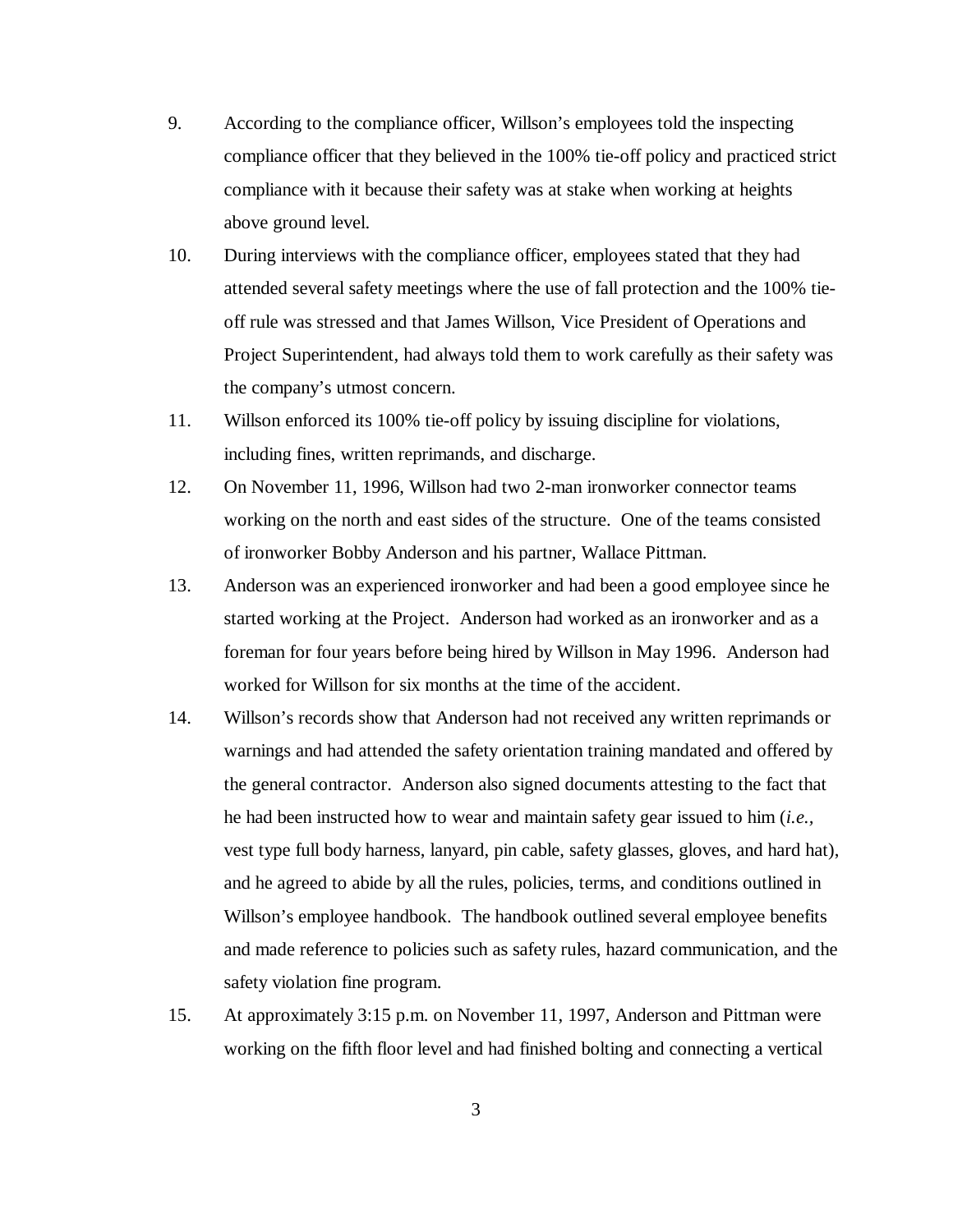column for the sixth floor. Then they tried to use a remote release mechanism to remove the metal pin that had been inserted in the lifting clip at the top of the column. Normally, a quick tug on a rope while standing at the bottom of the newly-inserted column would cause the pin to release, thus separating the crane hoisting cable from the column. This time, the lifting pin would not pop out.

- 16. Anderson then tried to climb the column to release the pin manually. Anderson was tied-off with one of his lanyards during this climb.
- 17. According to witnesses, Anderson found it difficult to climb the column because his pin cable would catch on column protrusions, and he returned to his position at the base of the cable.
- 18. After this attempt to release the lifting pin failed, Anderson asked the crane operator if he should climb the column and try to pop the pin out.
- 19. The crane operator was a Willson employee. The crane operators were in charge of the lifting of steel columns, and Anderson had been trained to listen to the instructions of the crane operator during a lift.
- 20. The crane operator directly and clearly told Anderson not to try to climb the column again, but rather that they would try something different instead.
- 21. Nevertheless, when the crane operator turned away to use the two-way radio mounted in the crane cab to call his superiors, Anderson unhooked his lanyard from his belt, leaving the lanyard attached to the pin cable, and began climbing the column without the crane operator's concurrence or permission.
- 22. Although the crane operator could have tried to contact Anderson with a two-way radio, he feared that he would distract Anderson in the middle of the climb.
- 23. Anderson climbed to within five or six feet of the top of the column and then started to slide down the column. Anderson then fell off the column to the first floor and eventually died from his injuries.
- 24. When Anderson unhooked his lanyard from his belt, Anderson was in direct conflict with both his employer's and the general contractor's safety rule on fall protection at the Project requiring the employees involved in steel erection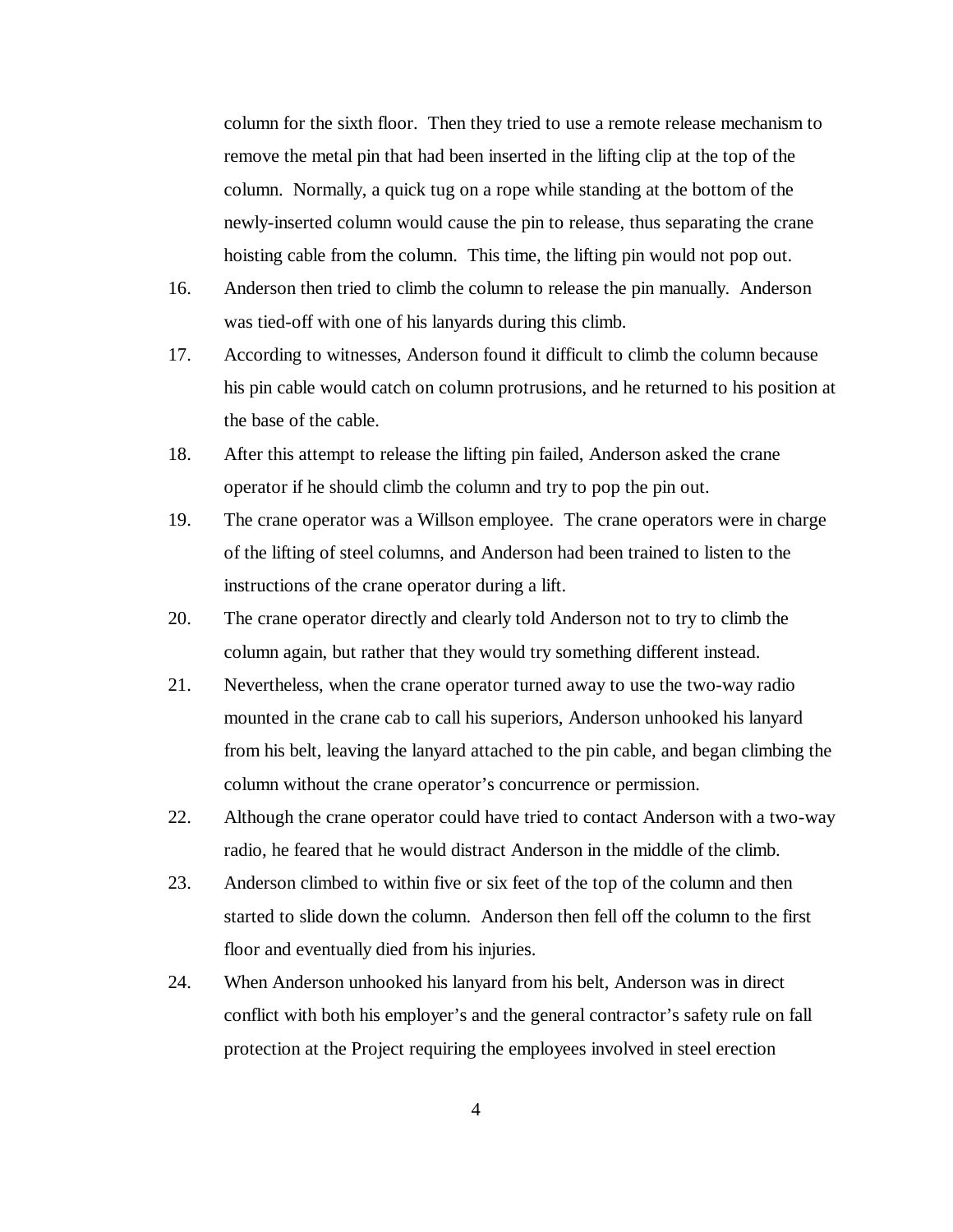activities to tie-off using their fall arrest systems when working at heights above six feet.

- 25. Anderson not only disregarded this 100% tie-off rule, but he also ignored the direct instruction of Willson's crane operator, who expressly told Anderson not to climb the column.
- 26. No Willson supervisor knew on November 11, 1996, that Anderson unhooked his lanyard while he was on the iron, or that he attempted to climb a column to free a lifting cable while he was not tied off, in direct disobedience of the instruction of a crane operator.
- 27. OSHA began in inspection of the worksite on November 12, 1996. During this inspection, CSHO Banner observed that Willson had not maintained a tightly planked and substantial floor within 30 feet below Willson's ironworkers. Nevertheless, Banner did not inform Willson of any potential violations of the OSHA standards during the closing conference held on February 4, 1997.
- 28. During the two months following this closing conference, Banner reconsidered his position. He spoke with 5 to 10 other OSHA compliance officers and decided that Willson's failure to maintain a tightly planked and substantial floor within 30 feet was a violation of Subpart R of the Occupational Safety and Health standards, even if the employees who would be protected by this floor were securely tied off with belts and six-foot double lanyards.
- 29. On April 14, 1996, Banner conducted a second closing conference with Willson by telephone, during which Banner advised Willson that he was recommending that a citation be issued for violation of Subpart R. After the citation was issued, Willson filed a notice of contest, and this action followed.
- 30. On November 11, 1996, respondent's employees Bobby G. Anderson and Wallace Pittman were working at heights greater than 30 feet above ground level.
- 31. Respondent was aware that there was no tightly planked floor within two stories or 30 feet above floor or ground level below where its employees were working on November 11, 1996.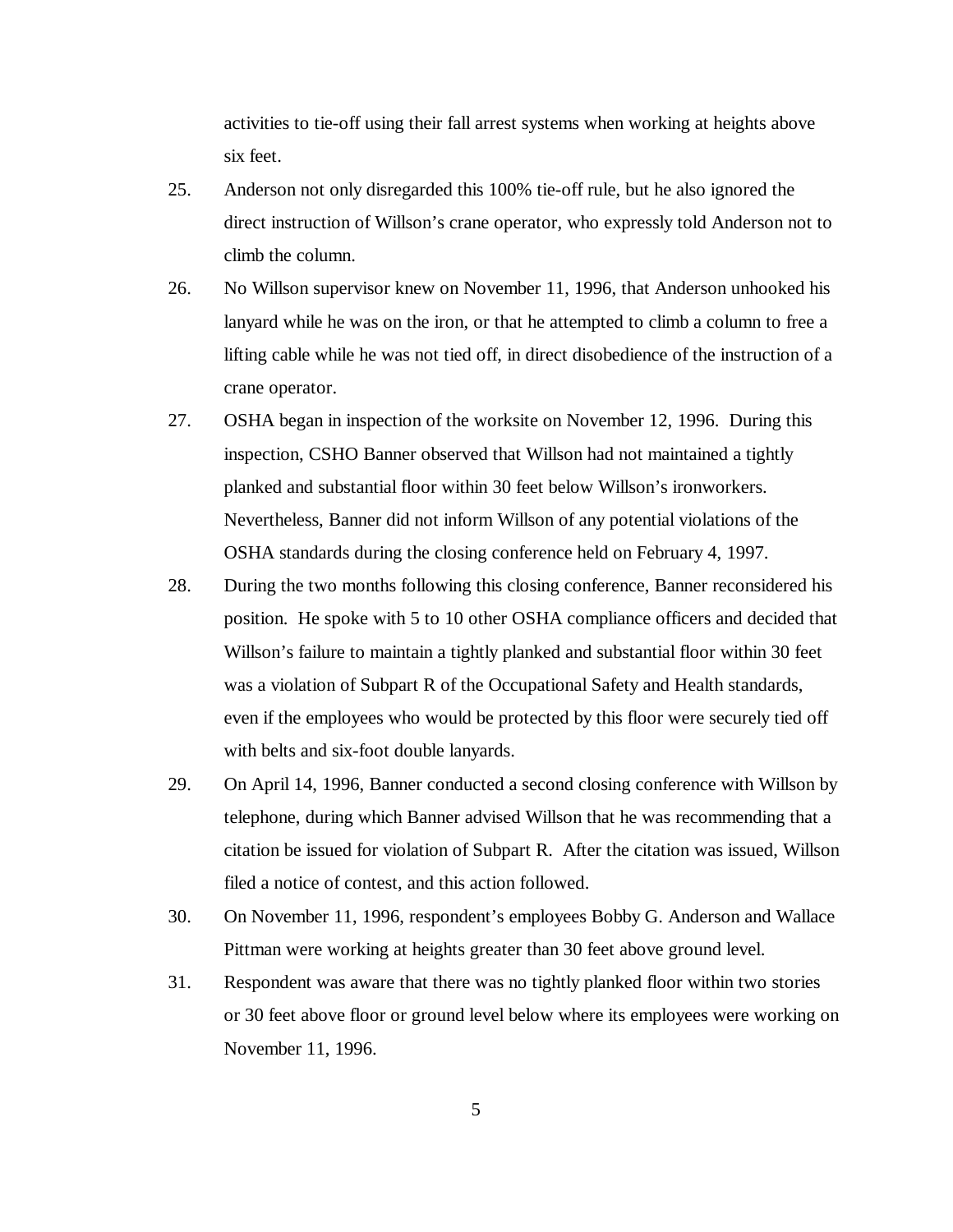- 32. Installation of flooring within two stories or 30 feet of where Anderson and Pittman were working on November 11, 1996, was not impossible.
- 33. Installation of flooring within two stories or 30 feet of where Anderson and Pittman were working on November 11, 1996, was not infeasible.
- 34. Installation of flooring within two stories or 30 feet of where Anderson and Pittman were working on November 11, 1996, would not have interfered with the work being performed.
- 35. Willson's safety program and/or work rules in effect on or about November 11, 1996, did not contain any provisions requiring the installation of flooring or decking within two stories or 30 feet of where its employees were working.

# Alleged Serious Violation of § 1926.750(b)(2)(i)

The Secretary charged Willson with a serious violation of § 1926.750(b)(2)(i). That

section provides in pertinent part:

Where skeleton steel erection is being done, a tightly planked and substantial floor shall be maintained within two stories or 30 feet, whichever is less, below and directly under that portion of each tier of beams on which any work is being performed, except when gathering and stacking temporary floor planks on a lower floor, in preparation for transferring such planks for use on an upper floor.

The Secretary has the burden of proving her case by a preponderance of the evidence.

In order to establish a violation of an occupational safety or health standard, the Secretary has the burden of proving: (a) the applicability of the cited standard, (b) the employer's noncompliance with the standard's terms, (c) employee access to the violative conditions, and (d) the employer's actual or constructive knowledge of the violation (*i.e.,* the employer either knew or, with the exercise of reasonable diligence could have known, of the violative conditions).

*Atlantic Battery Co.,* 16 BNA OSHA 2131, 2138 (No. 90-1747, 1994).

Willson's stipulations establish three-fourths of the Secretary's case. Willson agrees that no tightly planked floor existed within two stories or 30 feet above floor or ground level below where its employees were working, in noncompliance with  $\S 1926.750(b)(2)(i)$ . Willson's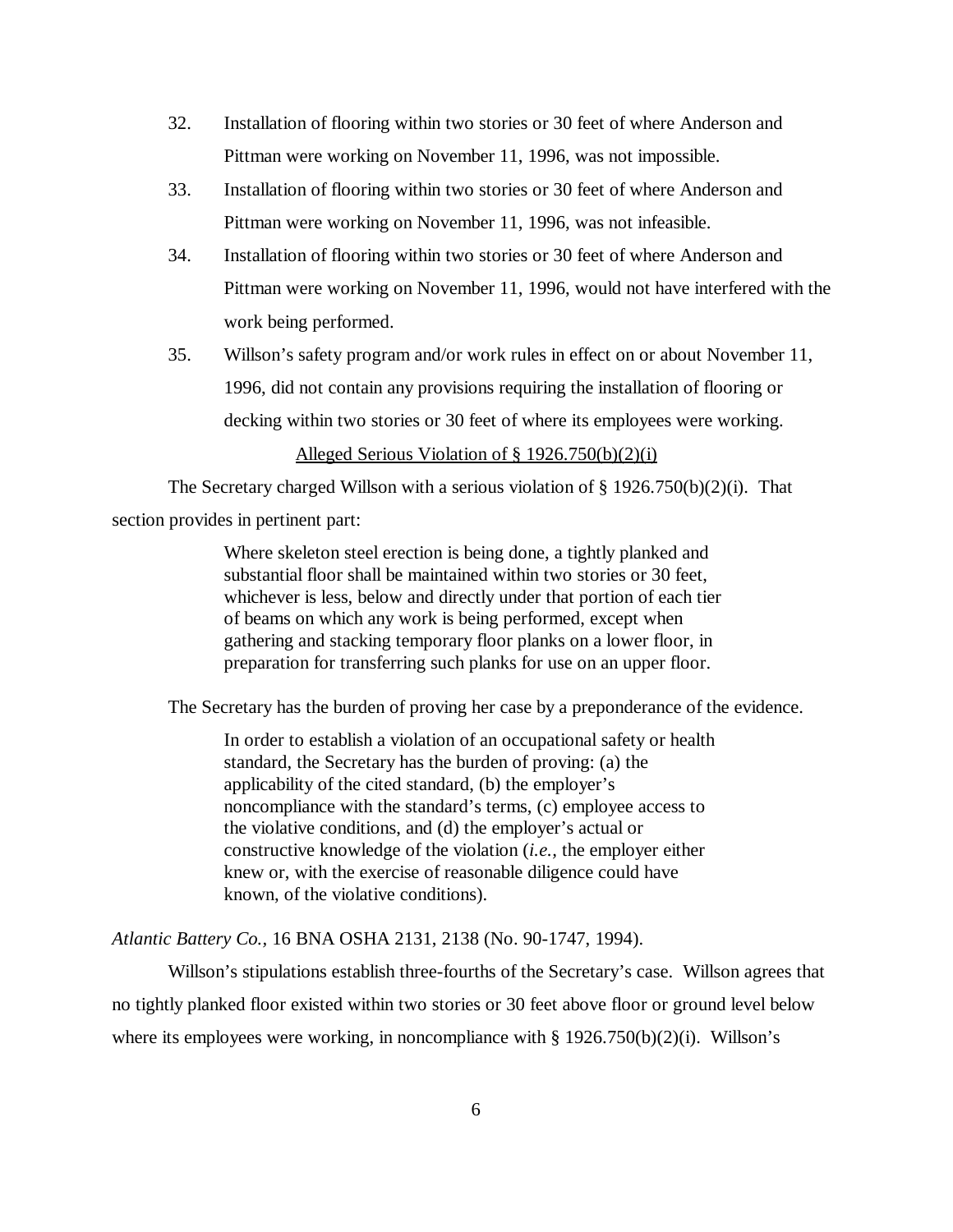employees had access to this violative condition and Willson knew that there was no tightly planked floor as required by the standard. Willson raises the issue of applicability of § 1926.750(b)(2)(i).

## **Applicability**

At the outset, it is noted that  $\S 1926.750(b)(2)(i)$  is part of Subpart R of 29 C.F.R. Part 1926, which specifically applies to steel erection. Willson argues, however, that the fall protection standards of Subpart M should govern Willson's activities in the present case.

Before it was revised in 1994, Subpart M was entitled, "Floor and Wall Openings and Stairways." On November 25, 1986, however, OSHA proposed to revise virtually all the fall protection provisions of the construction industry standards and to consolidate those requirements, except where specifically provided otherwise, in Subpart M. *See* 51 Fed. Reg. 42718 (November 25, 1986). The "floor and wall openings and stairways" provisions were to be moved to other subparts.

As originally proposed in 1986, Subpart M did not exclude steel erection activities from coverage. OSHA initially proposed to require all construction workers, including steel erectors, to use fall protection of guardrails, belts and lanyards, or nets where working at heights above six feet. With regard to steel erection, the only exception was for ironworkers performing initial connections of structural steel. *See* 51 Fed. Reg. 42736-38 (proposed Subpart M, 29 C.F.R. §§ 1926.500(a)(2) and 1926.501). *See also* 53 Fed. Reg. 2052 (January 26, 1988). This proposal represented a substantial change for the steel erection industry, which was obligated at that time only to provide fall protection that complied with Subpart R and 29 C.F.R. § 1926.105.

The steel erection industry objected. There was no disagreement between OSHA and the steel erectors that tying off provided greater fall protection than that which existed under Subpart R. Nevertheless, the steel erection industry complained that because of the nature of the steel erection process *(e.g.*, moving from point to point), it was too difficult for steel erectors to comply with the more stringent tie-off/guardrail/net requirements.

After extending the comment period, receiving oral testimony regarding fall protection in the steel erection industry, and reopening the comment period for additional information from the industry, OSHA decided that a separate fall protection rule should be developed for the steel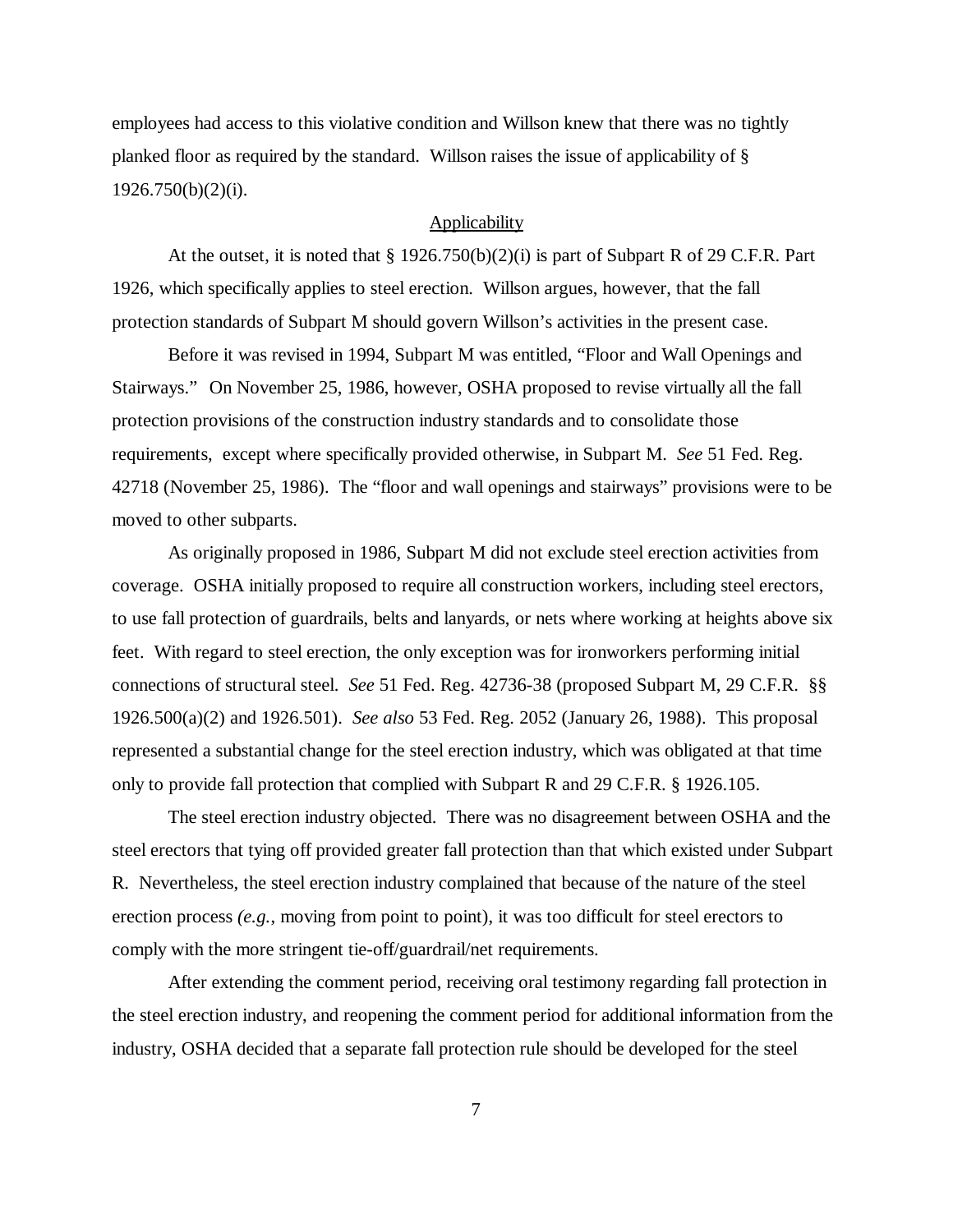erection industry, and that steel erection would be excluded from revised Subpart M. *See* 59 Fed. Reg. 40672 (August 9, 1994), 60 Fed. Reg. 5131 (January 26, 1995), and 60 Fed. Reg. 39254 (August 2, 1995). OSHA's agreement to proceed in this way was a concession resulting from the protest generated by the initial proposal.

Willson argues that, given the history of the fall protection standards in the steel erection industry, it should have the option of complying with the more stringent safety requirements of Subpart M in lieu of Subpart R. It questions why OSHA should pursue a case where the employer chose not to avail itself of, an industry-won concession while fully complying with another of the Act's fall protection standards.

Unfortunately for Willson's position, the scope section of Subpart M itself rejects Willson's approach: "Requirements relating to fall protection for employees performing steel erection work are provided in § 1926.105 and in Subpart R of this part." Section  $1926.500(a)(2)$ (iii). In the final analysis, the case must be decided in terms of the cited standard.

Willson's point that compliance with the requirements of Subpart M provide greater safety than does compliance with the requirements of Subpart R is well-taken. However, the construction schedule could have required that the flooring be installed earlier in the work sequence, thus providing the temporary flooring required by the standard. Complying with Subpart R would have resulted in a fall distance of 20 feet (two stories) to the flooring below. Willson's efforts to use safety belts is commendable, but nothing prevented Willson from providing both the voluntary and the mandatory fall protection. Willson was not at liberty to substitute its judgment for that of the standard, and the undersigned cannot ignore the requirements of a clearly applicable standard. "Such alterations to OSHA's safety standards cannot, however, be obtained in adjudicatory proceedings before the Commission, which only concerns itself with the employer's alleged violation of the existing standard. In these proceedings, employers cannot question a standard's wisdom." *Carabetta Enterprises, Inc.*, 15 BNA OSHC 1429, 1432 (No. 98-2007, 1991).

Willson also argues that any violation of the Act arose from Anderson's unpreventable employee misconduct. The affirmative defense of unpreventable employee misconduct requires the employer to have a work rule in place designed to prevent the violative behavior. Willson had

8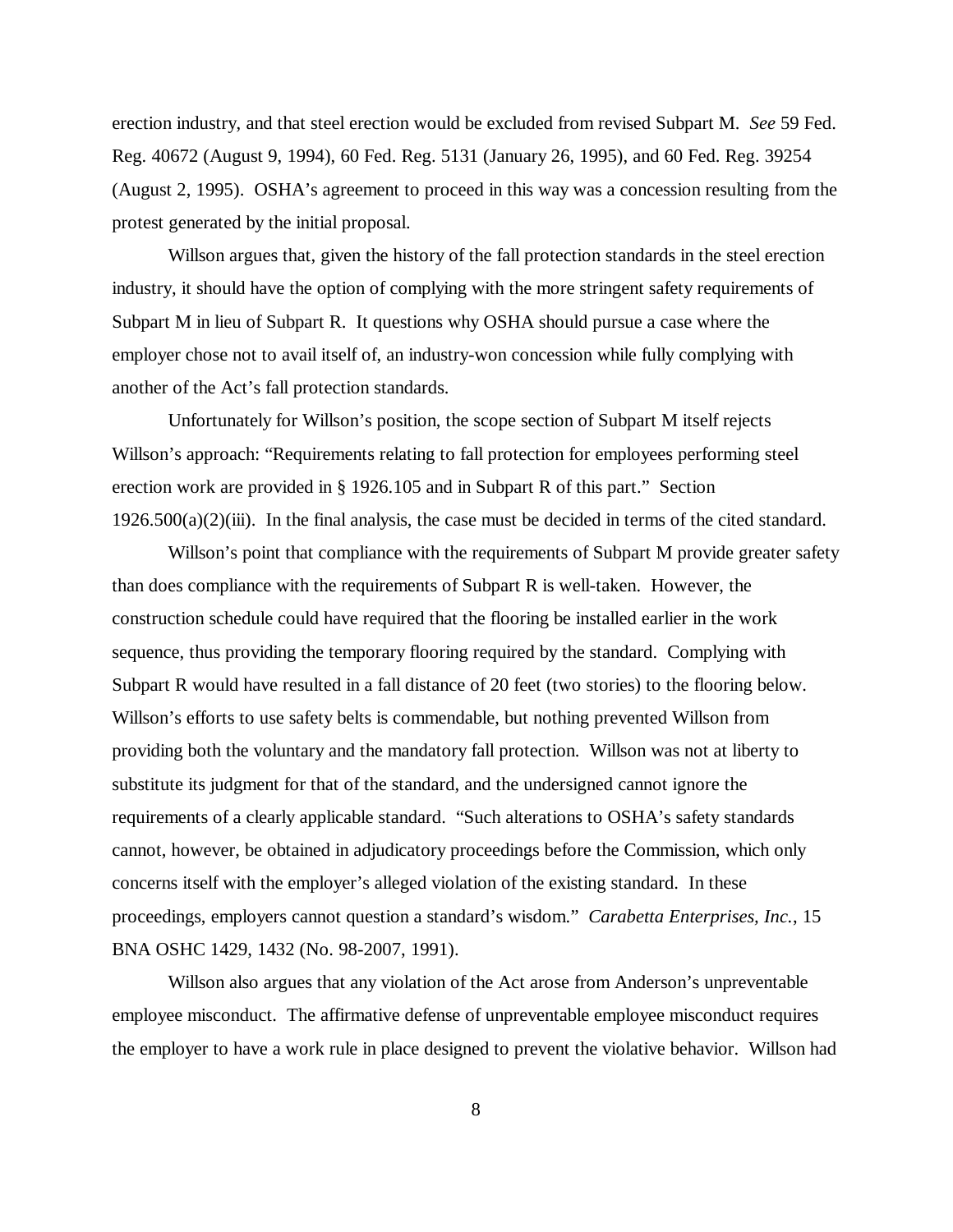no work rule requiring its employees to install temporary flooring in compliance with § 1926.750(b)(2)(i). A work rule requiring an employee to tie off is not a defense to an allegation regarding the failure to install temporary flooring. *Power Plant Division, Brown & Root, Inc*., 10 BNA OSHC 1837 (No. 77-2253, 1983). There is, therefore, no reason to examine the defense in terms of compliance with other fall protection standards. Willson's affirmative defense is rejected.

### Penalty Determination

The Commission is the final arbiter of penalties in all contested cases. Under  $\S 17(i)$  of the Act, in determining the appropriate penalty, the Commission is required to find and give "due consideration" to (1) the size of the employer's business, (2) the gravity of the violation, (3) the good faith of the employer, and (4) the history of previous violations. The gravity of the violation is the principal factor to be considered.

Willson employed approximately 250 employees at the time of the OSHA inspection (Tr. 84). It had been cited for OSHA violations within the three years prior to the citation at issue (Tr. 45). The gravity of the violation is high. Had temporary flooring been in place at the time of Anderson's accident, he would have fallen 20 feet instead of 80 feet, perhaps improving his chances for survival.

The factor of Willson's good faith weighs heavily in this penalty determination. Willson had a good safety program, one which an OSHA compliance officer considered "above average." Willson's violation of the cited standard did not result from its indifference to safety. Rather, Willson instituted what it considered a better form of fall protection. Willson believed that a fall of up to 30 feet was not acceptable. Its 100% tie off rule, if followed, would allow for falls of no more than 6 feet (the length of a lanyard). This action deserves consideration in assessing an appropriate penalty. The Secretary proposed a penalty of \$5,000.00. Given Willson's demonstrated safety efforts to provide an effective form of fall protection, the proposed penalty is deemed excessive. A penalty of \$500.00 is assessed.

#### FINDINGS OF FACT AND CONCLUSIONS OF LAW

The foregoing decision constitutes the findings of fact and conclusions of law in accordance with Federal Rule of Civil Procedure 52(a).